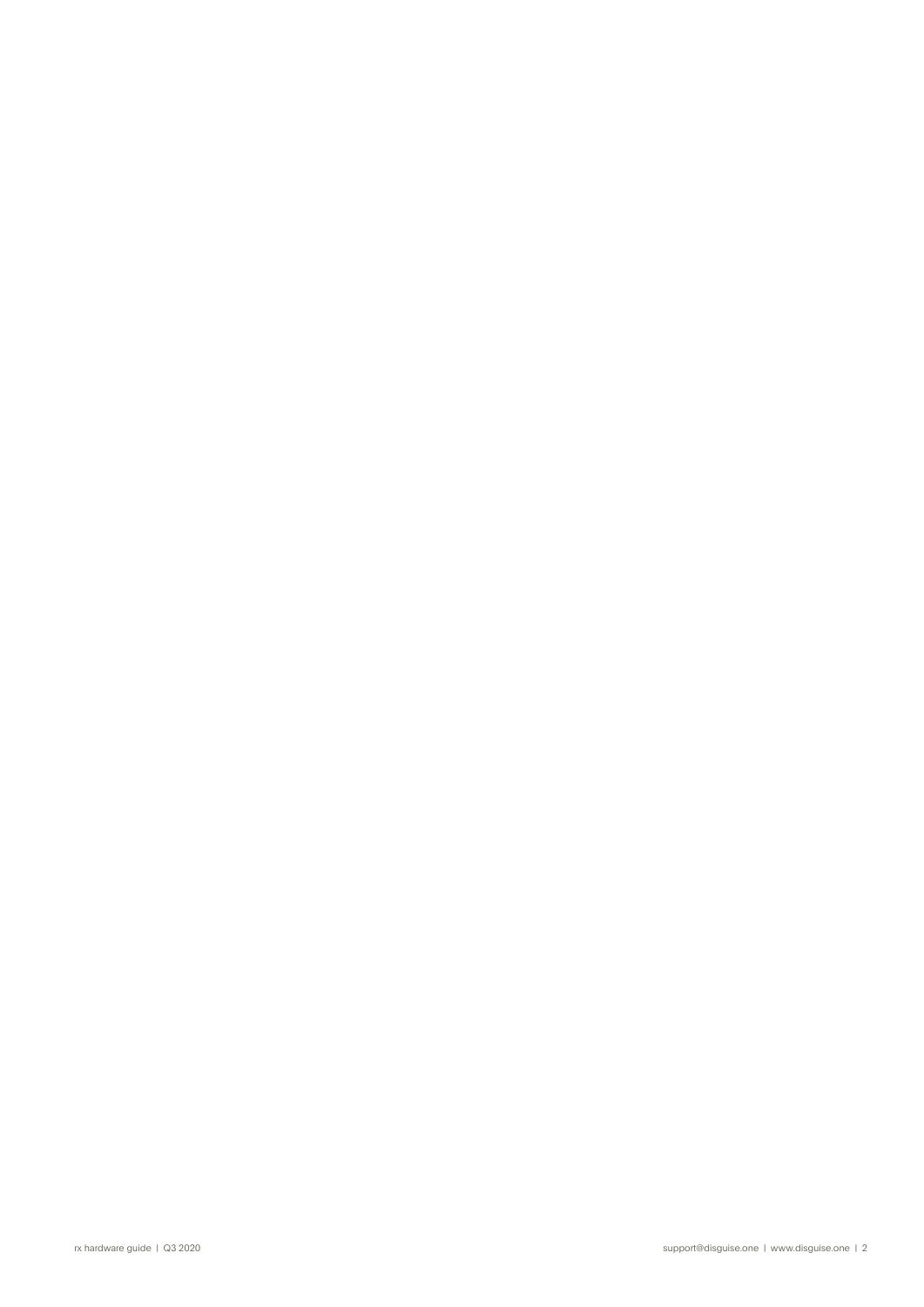

## Contents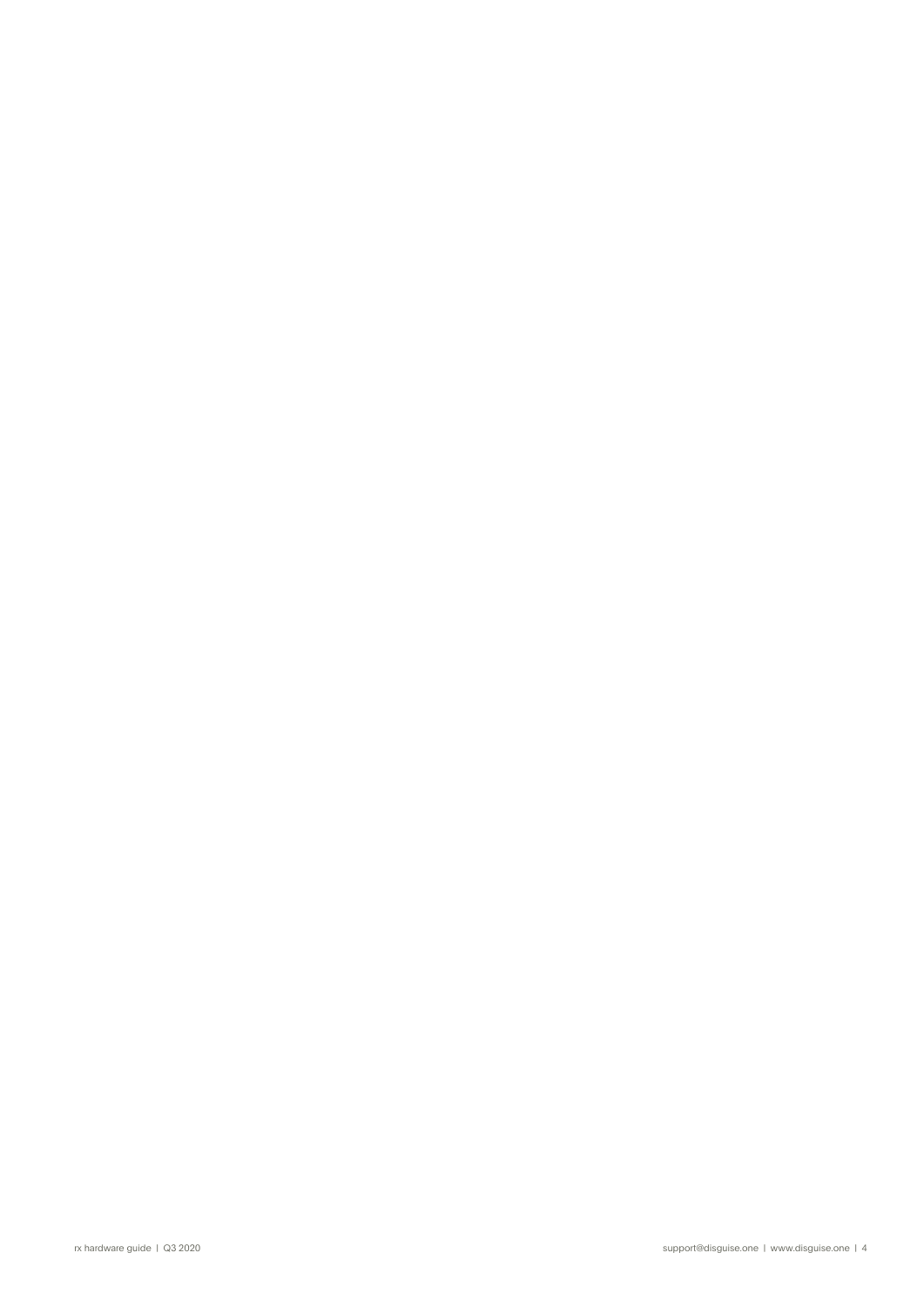# · disguise

## Welcome

Your new system is just minutes away from being show ready.

disguise makes it possible for creative and technical professionals to imagine, create and deliver the world's most spectacular live visual experiences.

rx hands you the power and flexibility to bring stunning real-time virtual environments into the real world. A companion to your main disguise system, rx is a 2U server designed to host third-party render engines and features best-in-class GPU technology, ultra high-speed networking and innovative integrated control capabilities.

Please read the instructions in this hardware guide carefully to understand how to work with your new rx server.

Please contact us if you have any questions about this product. We put care and effort into the development and manufacturing of our products to ensure you have the best possible experience. Contact details can be found on the back page of this booklet.

We can't wait to hear about your experience with rx - if you have any queries, feedback or issues to report then please do not hesitate to get in touch.

Kind regards,

The disguise Team

### Go online to get the most from your new disguise system

1. Get the latest disguise software. Ensure your main system is up to date with the current version of the software for the best experience using disguise with the latest workflows and features and optimum security and stability. Visit: download.disguise.one

2. Get involved with the community. Enjoy support and guidance from our expert User Success Managers, crowdsource technical and creative talent to help realise a live experience and build your network with our reputable partners. Visit: community.disguise.one

3. Learn and grow with OnDemand training and webinars. Access dedicated training and education, guided by the disguise team and seasoned experts from the AV technology industry. Visit: disguise.one/en/learn-support/training-webinars/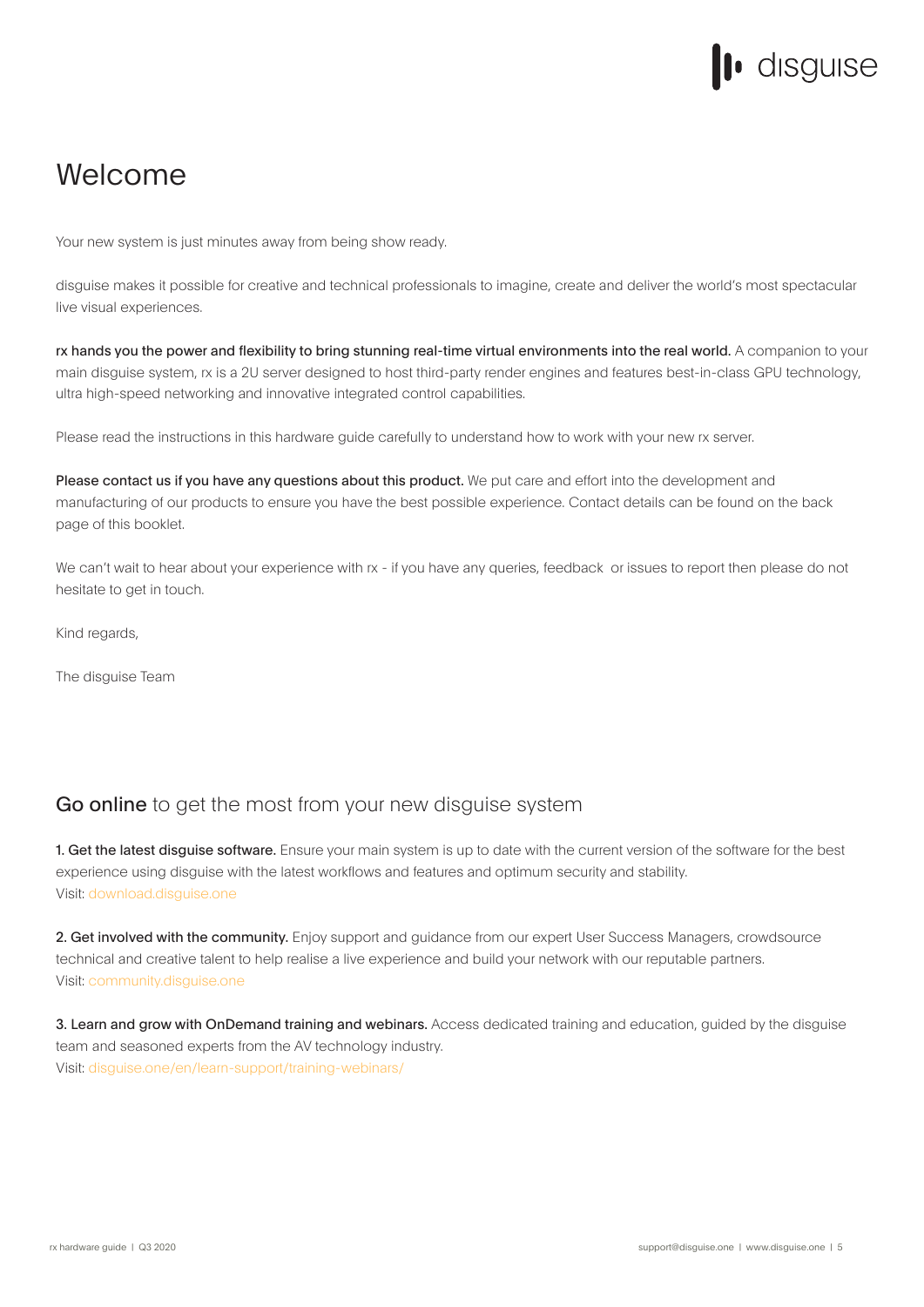## What's in the box?

### Main Box:

1) rx unit

### Accessories:

1) 6x IEC Power cables (Two each of EU / UK / US) 2) Hardware Guide 3) Rack Handles 4) Rack Rails

Please check if everything in the box is delivered as expected and contact your sales manager immediately in the event that something is missing.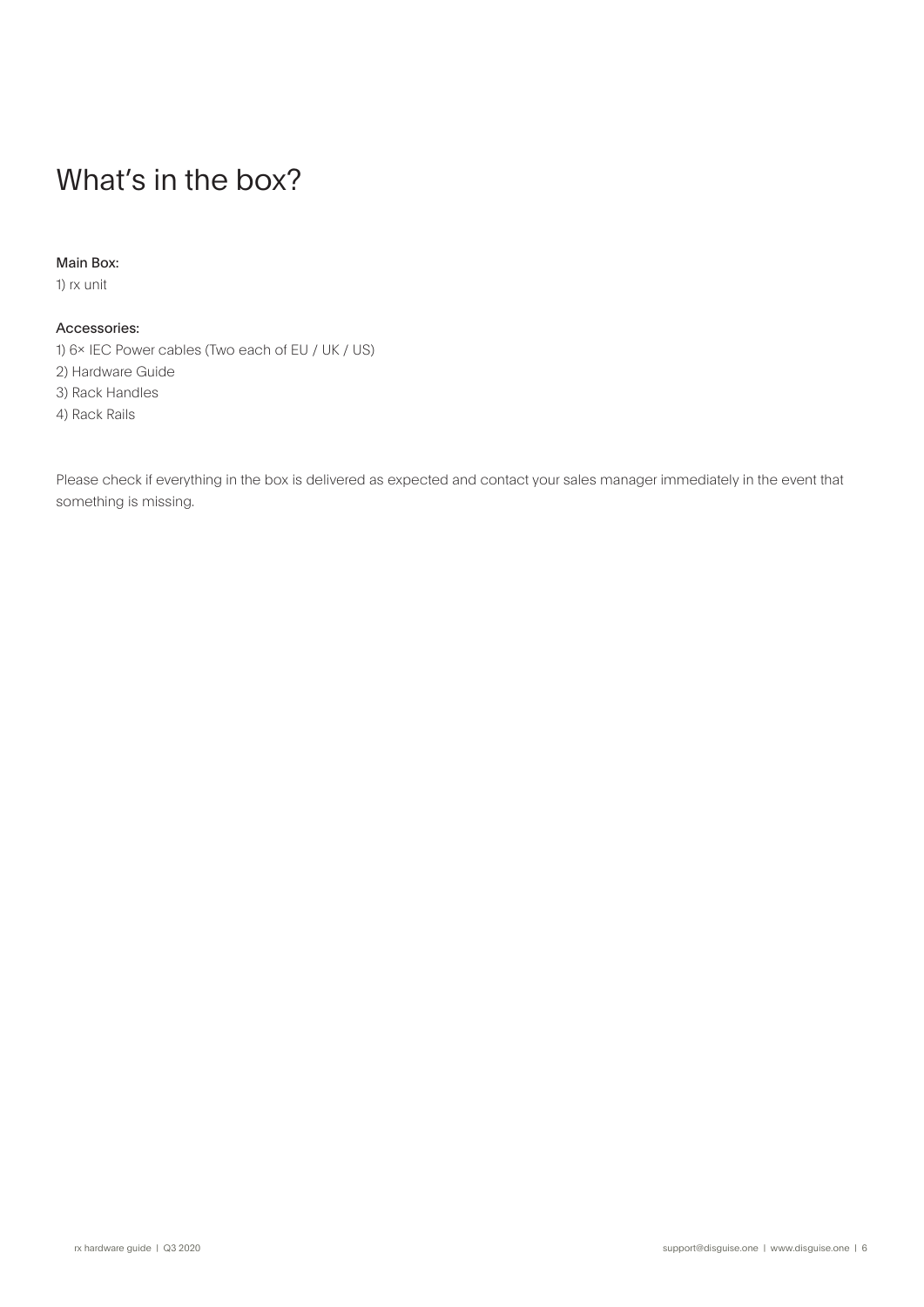# l disguise

# Front panel

The front bezel of the rx is placed over the main front panel:



The front panel of the rx contains the following functions and controls:

(To view this front panel please remove the front bezel by unlocking the lock shown above)



Unused buttons or sections of the front panel have not been highlighted in the above

\*\*Below the Power Button there are six lights with the following meanings in placement order:

SYSTEM ALERT LED (RED) LAN 1 LED (10G) LAN 2 LED (10G)

SYSTEM POWER LED (BLUE) LAN 3 LED (1G) LAN 4 LED (1G)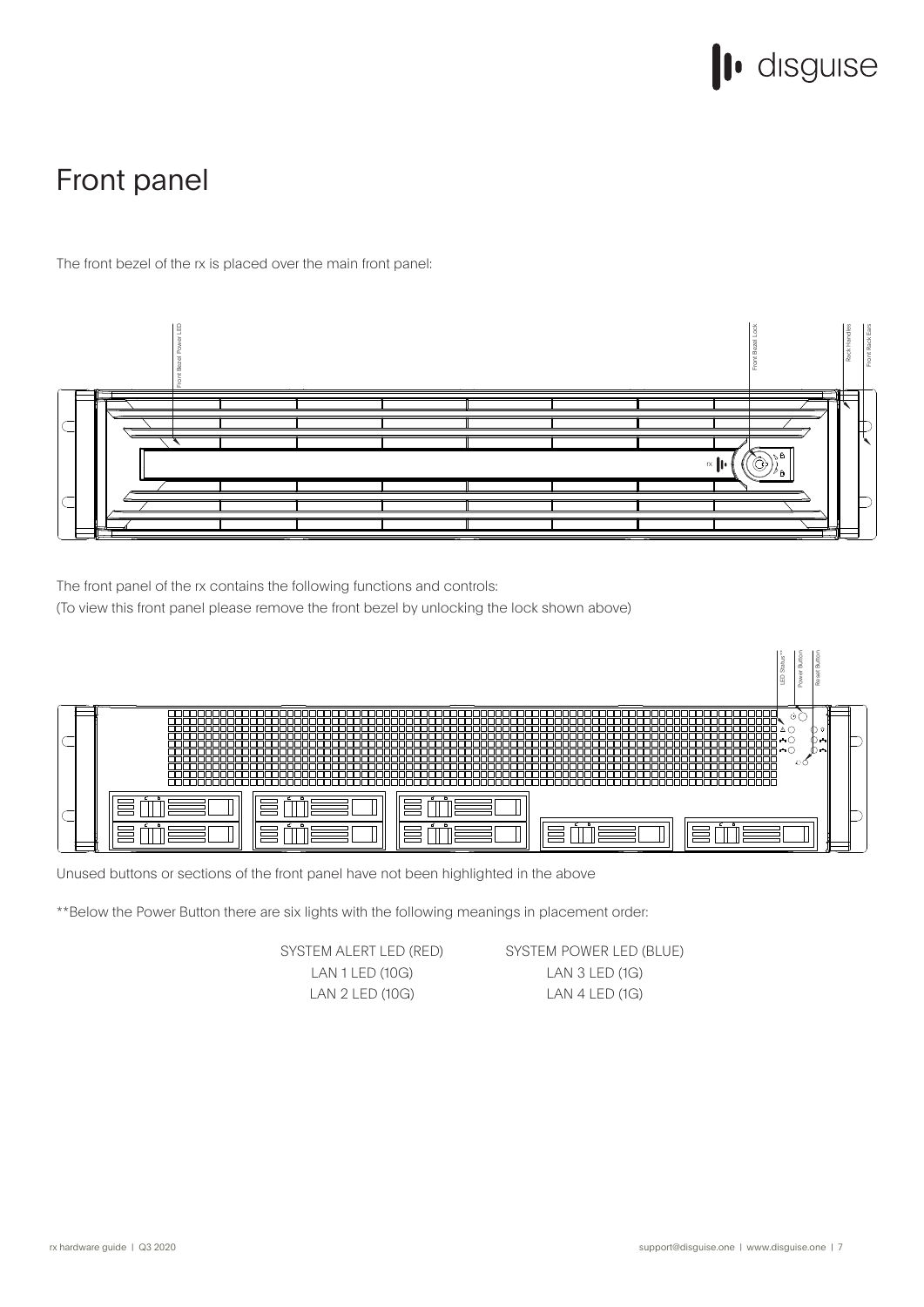# Back Panel

The rear of the unit is as shown below: (Any unused ports are not labelled within the diagram)

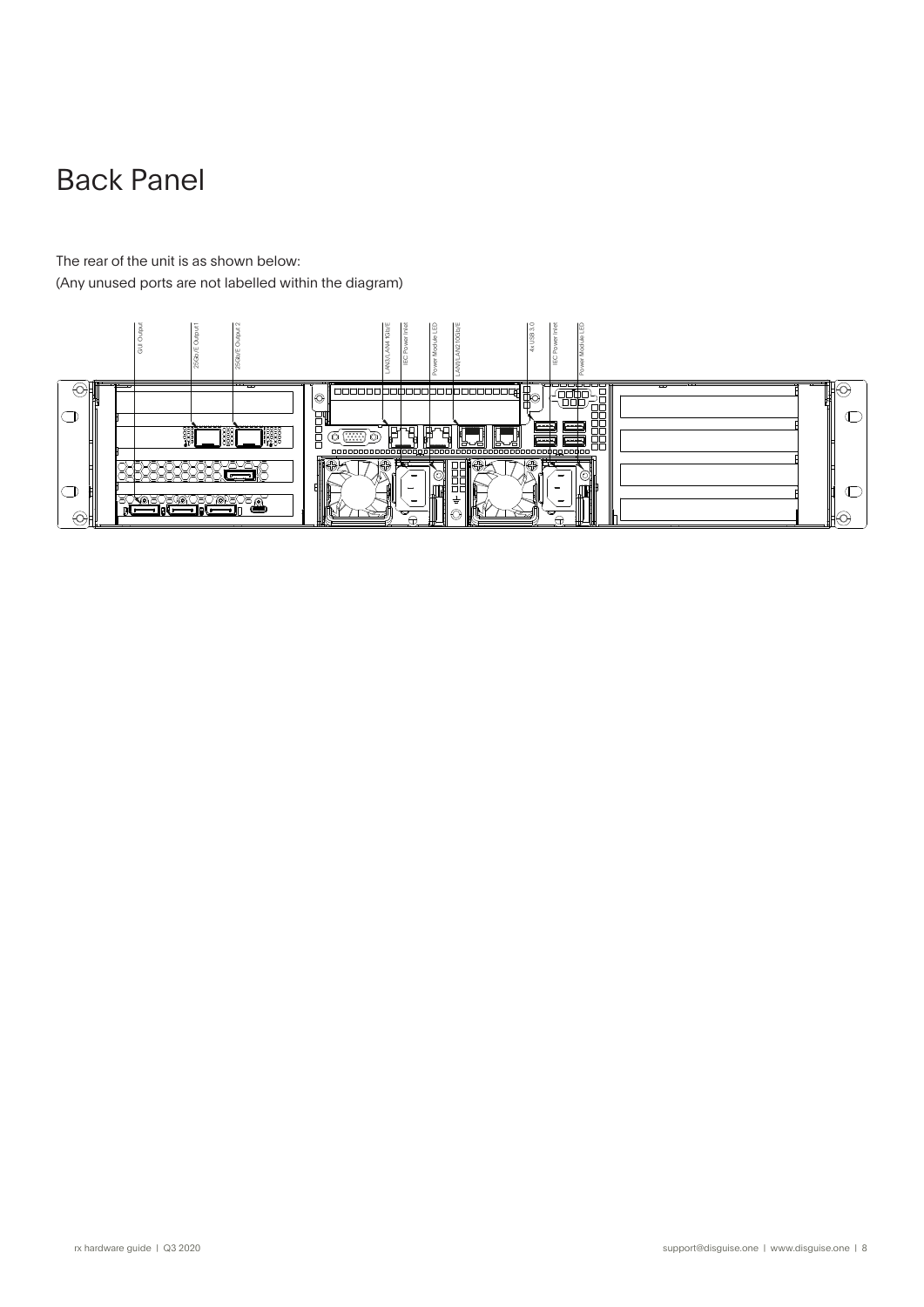

## Quick Start

1. Make sure you have connected a keyboard, mouse and monitor as shown below.



2. Connect the country specific power cables from the accessories box as shown below to a power point.

\*\* To disconnect the power please turn off windows and remove the IEC cable from the ports shown below \*\*



3. Press the power button on the front of the unit and wait for the system to load into Windows.



Power on/off button on front of unit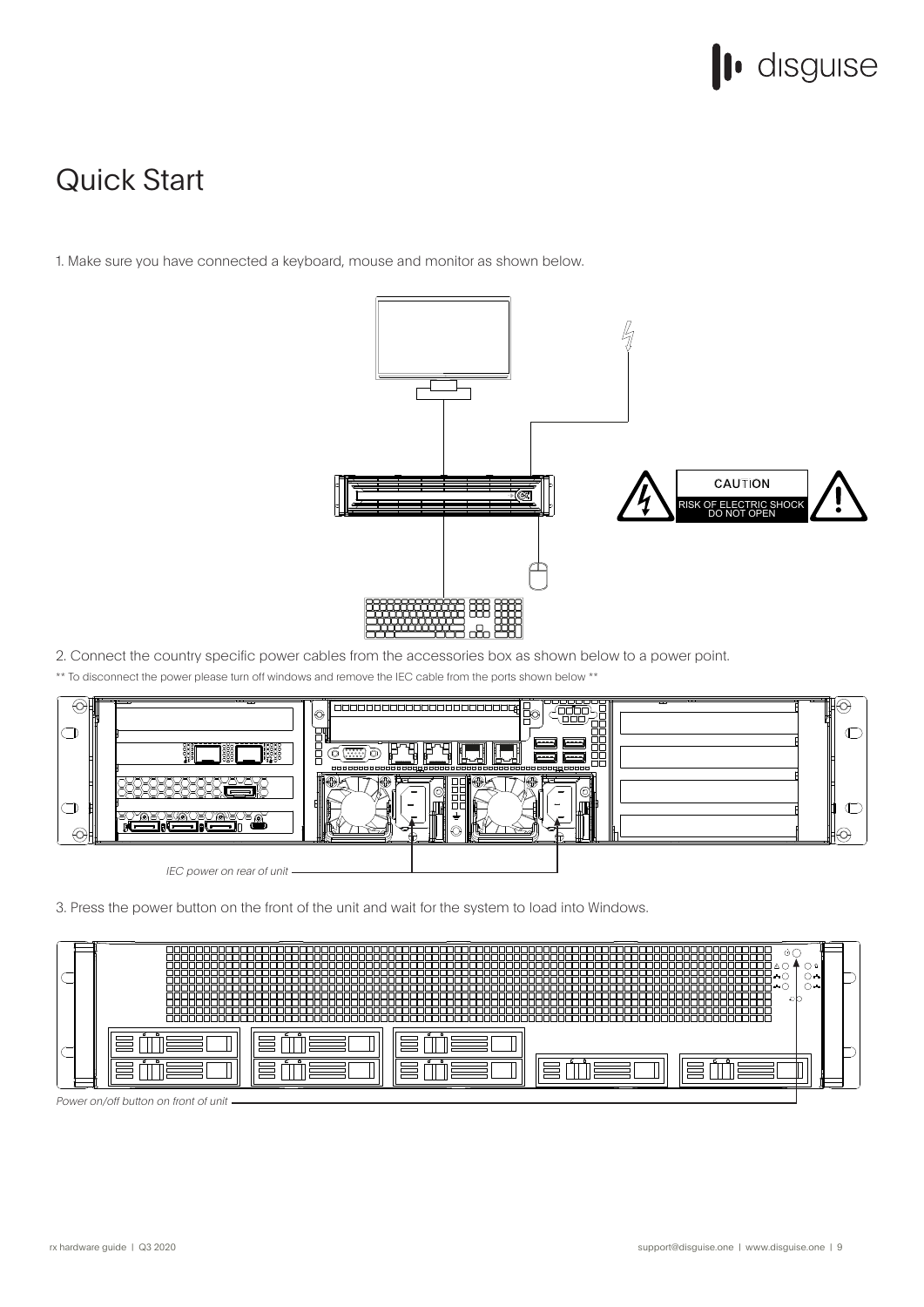# General Information

Should you have questions or experience issues with this product, contact disguise Technologies Support team for assistance. Only certified technicians should attempt to repair or configure components, please contact your sales manager to arrange this or contact one of our support team through the contact page in this booklet.

For replacement parts or possible changes to the configuration, please contact your sales manager to arrange this or contact one of our support team through the contact page in this booklet.

Ultimate disposal of this product should be handled according to all regional and national laws and regulations.

#### Power consumption:

AC-INPUT 100-240VAC 50/60Hz, 2000W (1+1 Redundant Power Supply) Assembled in the UK with partial foreign content

Technical details and specifications can be found at: disguise.one/rx

This product contains components compliant with various International standards of manufacture, for full information please see help.disguise.one

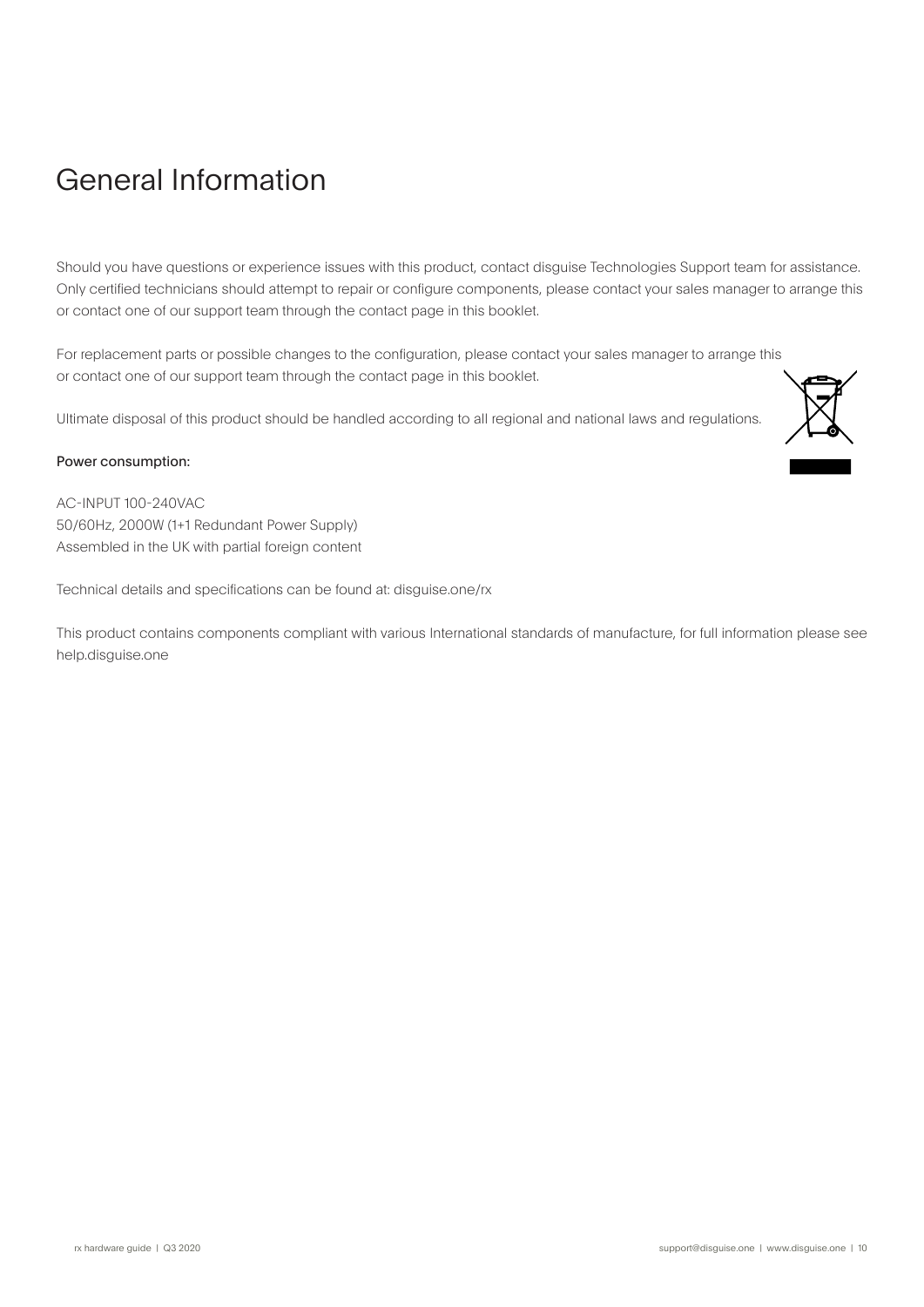# disguise

## **Compliance**

The manual and compliance are in reference to the disguise rx.

WARNING - To reduce the risk of fire or electric shock, do not expose this apparatus to rain or moisture.

CAUTION - The servicing instructions found within this guide are for use by qualified service personnel only. To reduce the risk of electric shock do not perform any servicing other than that contained within this manual unless you are qualified to do so.

This manual contains contains symbols to remind the user to ensure a safe working practice and environment. To ensure the safe operation/maintenance of this product, the instructions within the guide should be strictly adhered to.



Caution, risk of electric shock

Warning, refer to accompanying documents

#### Important Safety Instructions:

- 1. Read these Instructions.
- 2. Keep these Instructions.
- 3. Heed all warnings.
- 4. Follow all instructions.
- 5. Do not use this apparatus near water.
- 6. Clean only with a dry cloth.
- 7. Do not block any ventilation openings. Install in accordance with manufacturers guidelines.

8. Do not install near heat sources such as radiators, heat registers, stoves, or other apparatus (inc. amplifiers) that produce heat. 9. Do not defeat the safety purpose of the polarised or grounding-type plug. A polarised plug has two blades, with one wider than the other. A grounding-type plug has two blades and a grounding prong. The wider blade/prong are included for your safety.

10. Protect the power cord from being walked on or pinched, particularly at plugs, convenience receptacle and the point of exit from the apparatus.

11. Only use attachments/accessories specified by the manufacturer.

12. Use only with the card, stand, tripod, bracket or table specified by the manufacturer with the apparatus. When a cart is used, use caution during movement to avoid injury in case of the cart/apparatus falling.



13. Unplug this apparatus as shown during lightning storms or when unused for long periods of time in order to isolate the unit. 14. Refer all servicing to qualified personnel, Servicing is required when the apparatus has been damaged in any way, such as (but not limited to) the power-supply cord or plug is damaged, liquid has been spilled or objects have fallen into the apparatus, the apparatus has been exposed to rain or moisture, does not operate normally, or has been dropped. 15. Where possible the server should be fixed when within a rack.